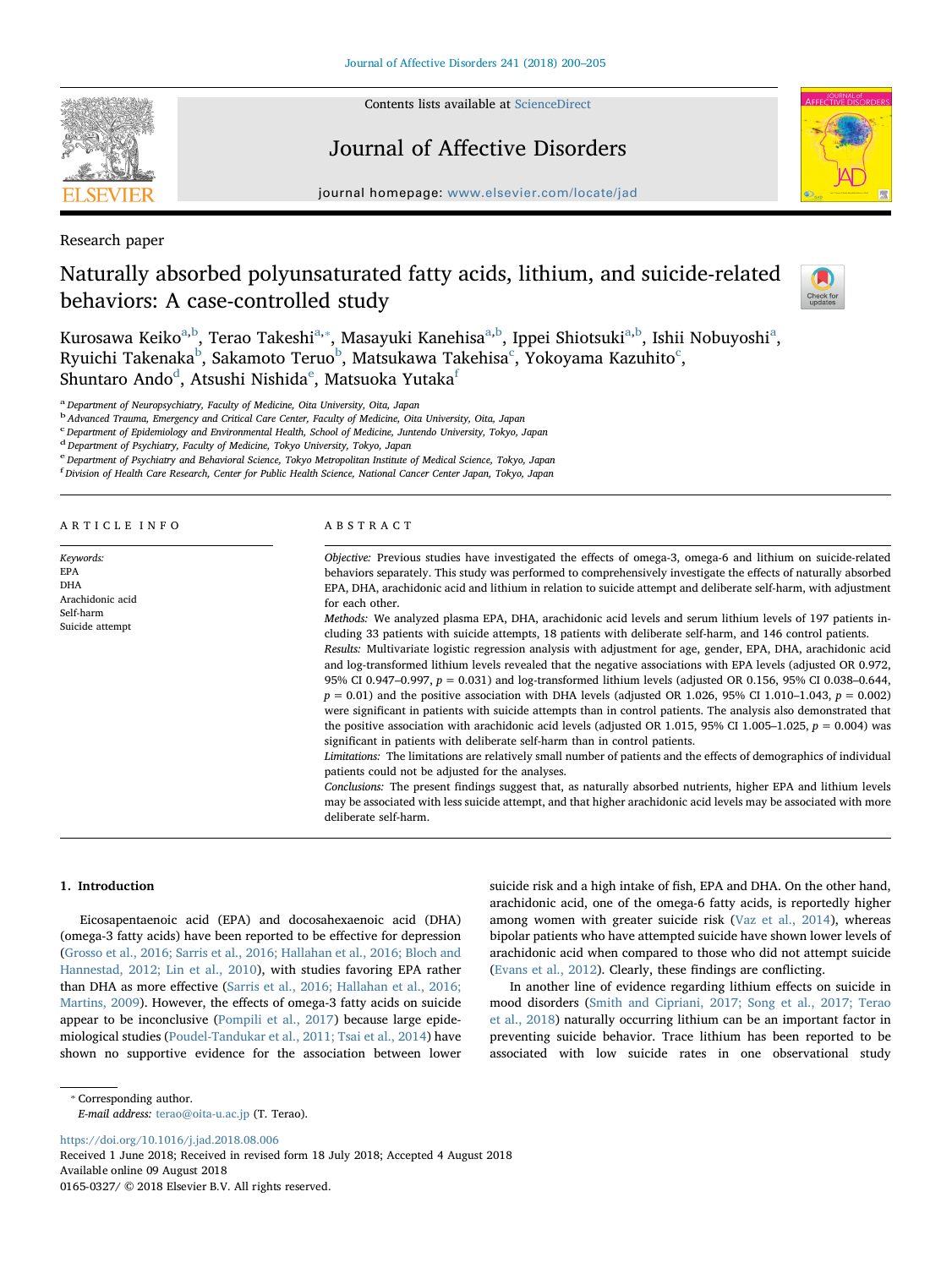([Kanehisa et al., 2017\)](#page-4-5) and in several epidemiological studies ([Schrauzer and Shrestha, 1990; Ohgami et al., 2009; Kapsuta et al.,](#page-5-2) [2011; Ishii et al., 2015; Shiotsuki et al., 2016; Ishii and Terao, 2018](#page-5-2)), although uptake of lithium from environmental ingestion (e.g., trace levels in tap water) as measured in serum lithium levels (median 0.00,072 mEq/L)([Kanehisa et al., 2017](#page-4-5)) is much lower than the level recommended for therapeutic use (approximately 0.4 to 1.0 mEq/L). On the other hand, lithium levels in tap water had a negative association with depressive symptoms and interpersonal violence but not with suicidal behaviors amongst the general population of adolescents ([Ando et al., 2017\)](#page-4-6), indicating that the effect of trace lithium on suicide is not fully established.

It has been suggested that elevated immune-inflammatory signaling may contribute to mood dysregulation by reducing frontal-limbic white and gray matter structural and functional integrity and/or altering serotonin neurotransmission, and that medications such as lithium that are efficacious in the treatment of mood disorders downregulate immune-inflammatory signaling while adjunctive treatment with anti-inflammatory agents, including long-chain omega-3 fatty acids, augment treatment response [\(McNamara and Lotrich, 2012](#page-4-7)). However, it should be noted that previous studies have investigated the effects of omega-3, omega-6 and lithium on suicide-related behaviors separately. In addition, most have focused on patients receiving lithium therapy or omega fatty acids supplementation, but not on patients without lithium therapy or omega fatty acids supplementation (i.e., naturally absorbed ones as nutrients).

As such, the present study aimed to comprehensively investigate the effects of naturally absorbed EPA, DHA, arachidonic acid, and trace lithium on suicide attempts and deliberate self-harm with adjustment for each other.

## 2. Methods

## 2.1. Study design and participants

The sample of the present study overlapped with that of our previous study [\(Kanehisa et al., 2017](#page-4-5)) where we investigated the effect of only lithium on suicide-related behaviors, showing that patients with suicide attempts had significantly lower lithium levels than control patients. The present study collected more patients during the prolonged observational period, extended the purpose of the study to investigating the effects of not only lithium but also EPA, DHA, and arachidonic acid on suicide-related behaviors with adjustment for each other. This study excluded patients younger than 20 years old, deceased patients, patients with schizophrenia, and undergoing lithium therapy or patients taking omega-3 fatty acids.

In detail, between Apr 1, 2013 and Sep 30, 2017, 5030 consecutive patients were ascertained at a university emergency department. They suffered from injury, intoxication, or acute exacerbation of internal disease. For this study, 3033 patients with acute exacerbation of internal disease were excluded because they were not associated from suicide attempt or deliberate self-harm. As shown in [Fig. 1](#page-2-0), 1997 patients suffering from intoxication or injury were included because intoxication and injury may be at least partially derived from suicide attempt and deliberate self-harm. Patients younger than 20 years were excluded as in Japan people aged 20 or more are regarded as adults who are able to provide informed consent by themselves. Patients suffering from schizophrenia were also excluded because it is difficult to determine whether their suicide attempts were induced by the intent to end their life or by psychotic symptoms such as auditory hallucinations.

Of the 1997 patients, there were 197 patients who gave informed consent with the measurement of serum lithium levels and plasma EPA, DHA and arachidonic acid levels. Among them, 51 patients suffered from deliberate self-harm or suicide attempts according to [Silverman et al. \(2007\)](#page-5-3) revised nomenclature for the study of suicide and suicidal behaviors, whereby their use of the term suicide attempt relates specifically to a self-inflicted act with the intent to end one's life and is distinguished from self-harm and undetermined suicide-related behavior. Finally, as shown in [Fig. 1](#page-2-0), there were 197 patients consisting of 18 patients with deliberate self-harm, 33 patients with suicide attempts, and 146 control patients. [Table 1](#page-2-1) shows the type of injury or intoxication and their respective mental disorders which were diagnosed by clinical psychiatrists according to DSM-IV-TR within 2 days after admission. Most of the patients suffering from mental disorder took regular prescribed medication. This study was approved by the ethical committee of Oita University, Faculty of Medicine and all patients gave written informed consent.

## 2.2. Procedures

At the university emergency department, routine blood sampling was performed at the initial visit. After individual patients recovered, written informed consent was taken and, if they agreed, we used a remnant of the blood to measure plasma EPA, DHA, arachidonic acid and serum lithium levels. Plasma EPA, DHA and arachidonic acid levels were measured by a third party (Special Reference Laboratories) using gas-chromatography, where the minimum amounts of EPA, DHA and arachidonic acid which can be measured were 0.2, 0.3, and 0.2  $\mu$ g/mL, respectively. Serum lithium levels were also previously measured by a third party (Oita Pharmaceutical Association Laboratory Centre) using mass spectrometry, where the minimum amount of lithium which can be measured was  $1 \mu g/L$  until Dec 31, 2016. Alternatively and thereafter, serum lithium levels were measured by two of the authors (T.M. and K.Y.) who were blind to the data of the patients using mass spectrometry, where the minimum amount of lithium which can be measured was 0.15 µg/L. The distribution of lithium levels was considerably skewed and we thus employed log-transformation in order to use parametric statistical procedures; however, the distributions of EPA, DHA and arachidonic acid were neither deviated nor log-transformed.

## 2.3. Statistical analyses

The patient's characteristics and their EPA, DHA, arachidonic acid and log-transformed lithium levels were compared between the suicide attempts group, the deliberate self-harm group and the control group in a one-way ANOVA with post-hoc Bonferroni test for continuous variables, and with  $\chi^2$  test for categorical variables. Also, the association of gender and age with EPA, DHA, arachidonic acid and log-transformed lithium levels were examined with unpaired t-test and Pearson's correlation coefficient. Moreover, multivariate logistic regression analyses using the Wald test were performed to determine whether suicide attempts and deliberate self-harm were predicted by age, gender, EPA, DHA, arachidonic acid and log-transformed lithium in comparison to control group as a reference. Data was analyzed with SPSS version 24 for Windows.

## 3. Results

The patients comprised 123 males and 74 females and the mean age was 52.2 years (SD = 20.1, range = 20–89). The mean serum lithium level was  $5.9 \mu g/L$  (SD = 4.0, range = 0.65–23.0) and the mean logtransformed lithium level was  $0.68$  (SD = 0.29, range = -0.19–1.36). The mean of EPA, DHA and arachidonic acid was 45.5 µg/mL  $(SD = 29.5, \text{ range} = 6.1 - 172.4), \text{ } 108.3 \,\mu\text{g/mL} \text{ (SD} = 43.3,$ range = 35.9–270.1), 180.9  $\mu$ g/mL (SD = 53.7, range = 77.0–387.3), respectively. Gender was not significantly associated with EPA, DHA, arachidonic acid or log-transformed lithium levels whereas age was significantly and positively associated with EPA and DHA, but not with arachidonic acid or log-transformed lithium levels.

As shown in [Table 1](#page-2-1), patients with suicide attempts and control patients included significantly more male patients or less female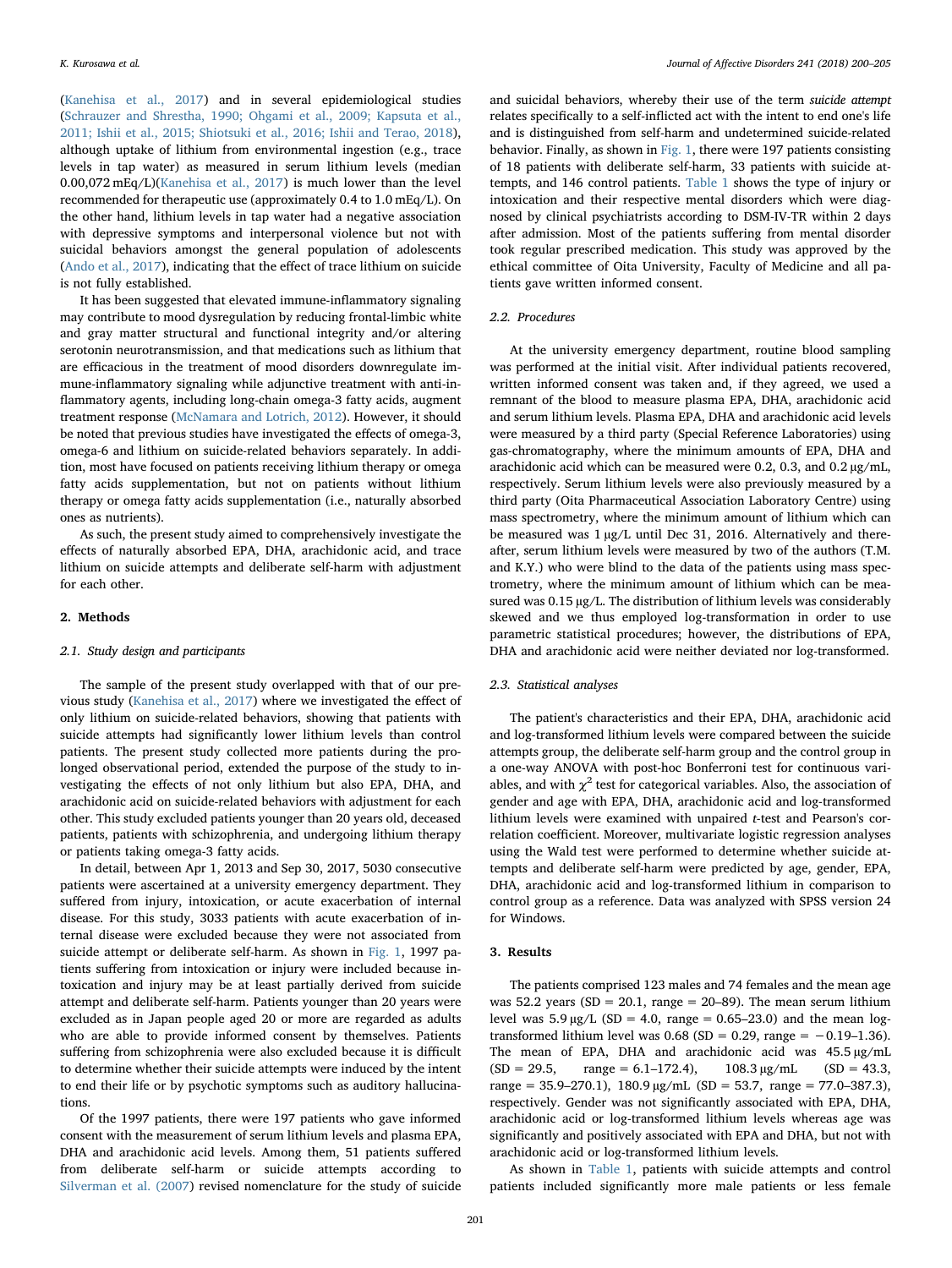<span id="page-2-0"></span>

Fig. 1. Study flow chart. This figure shows how the patients were collected and entered in the present study.

<span id="page-2-1"></span>

| Table 1                                                                                                                                              |  |
|------------------------------------------------------------------------------------------------------------------------------------------------------|--|
| The characteristics, type of injury or intoxication, and mental disorders of suicide attempts group, deliberate self-harm group, and control groups. |  |

|                                 | Suicide attempts $(n = 33)$ | Deliberate self-harm $(n = 18)$ | Control $(N = 146)$ | <b>Statistics</b>         |
|---------------------------------|-----------------------------|---------------------------------|---------------------|---------------------------|
| Male: Female                    | 21:12                       | 6:12                            | 96:50               | $x^2 = 7.2, p = 0.027$    |
| Age                             | 48.8 (19.1, 42.1-55.6)      | 45.2 (17.3, 36.6-53.8)          | 53.9 (50.5-57.2)    | $F = 2.1, p = 0.13$       |
| Type of injury or intoxication  |                             |                                 |                     |                           |
| Traffic accident                |                             | $\Omega$                        | 74                  |                           |
| Falls                           |                             |                                 | 41                  |                           |
| Crushed accident                |                             |                                 | 17                  | $x^2 = 156.5, p < 0.0001$ |
| Cut wound or Stab wound         |                             |                                 | 6                   |                           |
| Heat burn                       |                             |                                 | 5                   |                           |
| Struck accidentally             |                             |                                 | 3                   |                           |
| Hanging                         |                             |                                 | 0                   |                           |
| Intoxication                    | 21                          | 10                              | $\mathbf{0}$        |                           |
| Mental disorders                |                             |                                 |                     |                           |
| Depression                      | 13                          | 6                               | 3                   |                           |
| Adjustment disorder             | 8                           |                                 | 0                   |                           |
| Bipolar disorder                |                             |                                 | 0                   |                           |
| Anxiety disorder                |                             |                                 | 2                   |                           |
| Major neurocognitive disorder   |                             |                                 | 3                   | $x^2 = 208.0, p < 0.0001$ |
| Borderline personality disorder |                             |                                 |                     |                           |
| Alcohol use disorder            |                             |                                 |                     |                           |
| Stimulant use disorder          |                             |                                 |                     |                           |
| Intellectual disability         |                             |                                 | Ω                   |                           |
| Autism spectrum disorder        |                             |                                 |                     |                           |
| Insomnia                        |                             |                                 |                     |                           |
| Sequela from head trauma        |                             |                                 | o                   |                           |
| Unspecified                     |                             |                                 | 2                   |                           |
| None                            | ∩                           | 0                               | 134                 |                           |

patients than patients with deliberate self-harm. The type of injury or intoxication was significantly different, where patients with suicide attempts and patients with deliberate self-harm showed more incidences of intoxication, whereas control patients met with more traffic accidents, falls, or crushed accidents. Also, patients with suicide attempts and patients with deliberate self-harm had significantly more mental disorders than control patients.

As shown in [Table 2](#page-3-0), ANOVA testing revealed significant differences in arachidonic acid and log-transformed lithium levels between the three groups. In arachidonic acid levels, post-hoc Bonferroni test showed that patients with deliberate self-harm had significantly higher arachidonic acid levels than control patients. Also, in log-transformed lithium levels, post-hoc Bonferroni test showed that patients with

suicide attempts had significantly lower log-transformed lithium levels than control patients.

As shown in [Table 3,](#page-3-1) multivariate logistic regression analysis with adjustment for age, gender, EPA, DHA, arachidonic acid and logtransformed lithium revealed that the positive association with DHA and the negative associations with EPA and log-transformed lithium levels were significant in patients with suicide attempts than in control patients, and that the positive association with arachidonic acid levels was significant in patients with deliberate self-harm than in control patients.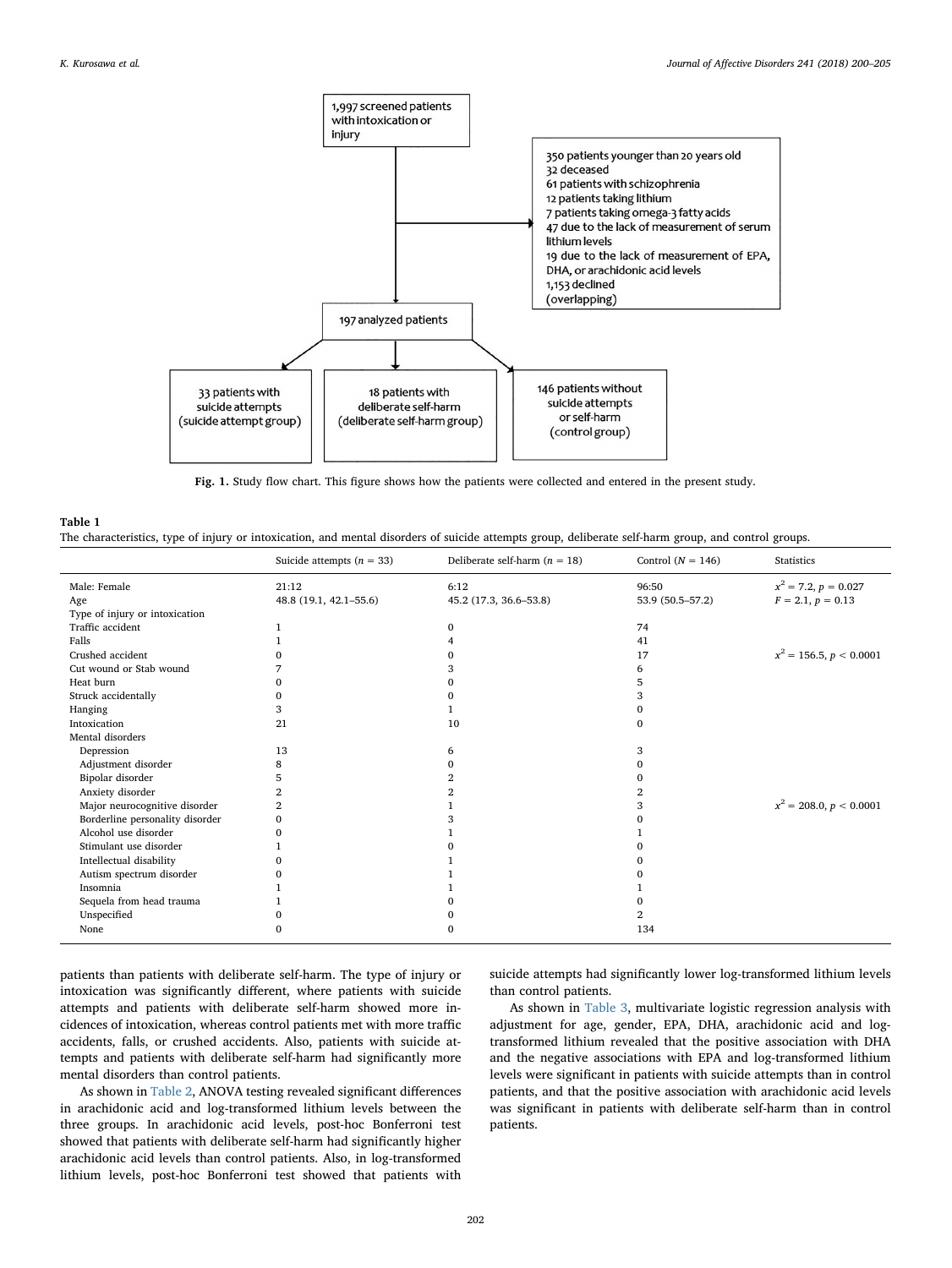#### <span id="page-3-0"></span>Table 2

|  |  |  |  |  | EPA, DHA, Arachidonic acid, and log-transformed lithium levels of suicide attempts group, deliberate self-harm group, and control group. |  |
|--|--|--|--|--|------------------------------------------------------------------------------------------------------------------------------------------|--|
|--|--|--|--|--|------------------------------------------------------------------------------------------------------------------------------------------|--|

|                                | Suicide attempts $(n = 33)$ | Deliberate self-harm $(n = 18)$ | Control $(n = 146)$       | Statistics            |
|--------------------------------|-----------------------------|---------------------------------|---------------------------|-----------------------|
| $EPA$ ( $\mu$ g/mL)            | 42.2 (27.3, 32.5–51.9)      | 36.4 (29.7, 21.6–51.2)          | 47.3 (29.8, 42.5–52.2)    | $F = 1.36, p = 0.26$  |
| DHA $(\mu g/mL)$               | 115.2 (47.5, 98.4–132.1)    | 102.7 (52.5, 76.6–128.8)        | 107.5 (41.2, 100.7-114.2) | $F = 0.60, p = 0.56$  |
| Arachidonic acid (µg/mL)       | 181.4 (62.4, 159.3-203.6)   | 213.6 (53.9, 186.8-240.4)       | 176.7 (50.5, 168.5–185.0) | $F = 3.88, p = 0.022$ |
| Log-transformed lithium levels | $0.56(0.32, 0.45 - 0.67)$   | $0.75(0.24, 0.63 - 0.87)$       | $0.70(0.28, 0.65 - 0.75)$ | $F = 3.82, p = 0.024$ |
| Mean (SD, 95%CI)               |                             |                                 |                           |                       |

ANOVA revealed significant differences in arachidonic acid and log-transformed lithium levels between the three groups. In arachidonic acid levels, post-hoc Bonferroni test showed that patients with deliberate self-harm had significantly higher arachidonic acid levels than patients with control patients. Also, in logtransformed lithium levels, post-hoc Bonferroni test showed that patients with suicide attempts had significantly lower log-transformed lithium levels than control patients.

#### <span id="page-3-1"></span>Table 3

Multivariate logistic regression analyses of the suicide attempts group and deliberate self-harm group with control group as a reference.

|                                                       | Odds ratio (95% CI)    | <i>p</i> value |
|-------------------------------------------------------|------------------------|----------------|
| Suicide attempts group $(n = 33)$                     |                        |                |
| Intercept                                             |                        | 0.710          |
| Gender (female $= 0$ , male $= 1$ )                   | 1.180 (0.505-2.759)    | 0.702          |
| Age                                                   | $0.977(0.951 - 1.003)$ | 0.088          |
| Log-transformed lithium levels                        | $0.156(0.038 - 0.644)$ | 0.010          |
| <b>EPA</b>                                            | $0.972(0.947 - 0.997)$ | 0.031          |
| <b>DHA</b>                                            | 1.026 (1.010-1.043)    | 0.002          |
| Arachidonic acid                                      | $0.998(0.989 - 1.007)$ | 0.598          |
| Deliberate self-harm group ( $n = 18$ )               |                        |                |
| Intercept                                             |                        | 0.004          |
| Gender (female $= 0$ , male $= 1$ )                   | $0.207(0.065 - 0.657)$ | 0.008          |
| Age                                                   | $0.997(0.963 - 1.032)$ | 0.846          |
| Log-transformed lithium levels                        | 3.094 (0.380-25.187)   | 0.291          |
| <b>EPA</b>                                            | $0.965(0.928 - 1.003)$ | 0.073          |
| <b>DHA</b>                                            | 1.006 (0.983-1.030)    | 0.590          |
| Arachidonic acid                                      | 1.015 (1.005–1.025)    | 0.004          |
| Reference: control group ( $n = 146$ ): Mean (95% CI) |                        |                |

Multivariate logistic regression analysis with adjustment for age, gender, EPA, DHA, arachidonic acid and log-transformed lithium revealed that the positive association with arachidonic acid levels was significant in patients with deliberate self-harm than in control patients, and that the positive association with DHA and the negative associations with EPA and log-transformed lithium levels were significant in patients with suicide attempts than in control patients.

## 4. Discussion

The main findings of the present study are that DHA levels were positively associated with suicide attempts, whereas EPA and logtransformed lithium levels were negatively associated with suicide attempts, and that arachidonic acid levels were positively associated with deliberate self-harm. The significantly negative association between lithium levels and suicide attempts after adjustment for EPA, DHA and arachidonic acid levels further support our previous findings that patients with suicide attempts had significantly lower lithium levels than control patients after adjustment for age and gender [\(Kanehisa et al.,](#page-4-5) [2017\)](#page-4-5). Hence, despite the nature of the present observational study which cannot show the causality, one possibility is that both EPA and lithium may be protective factors against suicide attempts, whereas arachidonic acid and DHA may be risk factors for deliberate self-harm and suicide attempts, respectively. It therefore follows that there may be clear differences in individual levels of naturally occurring nutrients in people who engage in suicide attempts or deliberate self-harm which raises the possibility of nutritional prevention strategies for such behavior. Presently, this suggestion is tentative given that our study was cross-sectional and, strictly speaking, such cause-effect relationship cannot be assumed. Nonetheless, to our knowledge, this is the first study to comprehensively investigate the effects of EPA, DHA, arachidonic acid and lithium on suicide and deliberate self-harm, and these findings seem to be robust and important.

Importantly, as shown in [Table 3](#page-3-1), the odds ratio of log-transformed

lithium levels (0.156, 95% CI 0.038–0.644) was significantly lower than that of EPA levels (0.972, 95% CI 0.947–0.997) in comparison to control group as a reference, suggesting that log-transformed lithium may show a stronger association with lower rate of suicide attempts than EPA. On the other hand, arachidonic acid was the only factor other than gender which was significantly and positively associated with deliberate self-harm (the odds ratio 1.015, 95% CI 1.005–1.025), suggesting that arachidonic acid may be associated with more deliberate self-harm. These findings may be counter-intuitive because one would assume that the results in those with suicide attempts in terms of arachidonic acid for example would be on a continuum of severity compared to patients with self-harm. According to [Silverman et al. \(2007\)](#page-5-3) revised nomenclature which we used in this study, suicide attempt relates specifically to a self-inflicted act with the intent to end one's life, and is distinguished from self-harm. Therefore, arachidonic acid may induce a self-inflict act without the intent to end one's life. Also, arachidonic acid is a substrate for the synthesis of prostacyclins, thromboxanes, and prostaglandins which stimulate the synthesis of inflammatory cytokines [\(Lotrich et al., 2013\)](#page-4-8), and may exacerbate depression and probably induce deliberate self-harm on the extended line of inflammation hypothesis of depression [\(Martins, 2009\)](#page-4-9).

The present study measured plasma EPA, DHA and arachidonic acid. Several previous studies measured erythrocyte EPA, DHA and arachidonic acid. The coefficients (rs) of EPA and DHA in plasma in correlation with brain tissue were  $0.78$   $(p < 0.001)$  and  $0.80$  $(p < 0.001)$  while the *rs* of EPA and DHA in erythrocyte in correlation with brain tissue were 0.78 ( $p < 0.001$ ) and 0.80 ( $p < 0.001$ ), respectively ([Lin et al., 2010\)](#page-4-10). However, arachidonic acid levels in plasma or erythrocyte might not be as apparent in the brain ([Lin et al., 2010](#page-4-10)). Therefore, caution is warranted in interpreting the findings relating to plasma arachidonic acid levels.

Although both EPA and DHA belong to omega-3 fatty acids, EPA is important in balancing immune and neuronal functions by antagonizing membrane arachidonic acid and reducing prostaglandin  $E_2$ synthesis [\(Lin et al., 2010\)](#page-4-10). EPA has also been reported as more effective in reducing inflammation in the brain than DHA which is associated with neuronal membrane stability and the functions of serotonin and dopamine transmission [\(Lin et al., 2010](#page-4-10)). Also, EPA, but not DHA, can decrease the production of arachidonic acid by inhibiting delta-5 desaturase activity, compete with arachidonic acid as a substrate for phospholipase A2, and can be converted into anti-inflammatory prostaglandins and leukotrienes ([Rappaport et al., 2016\)](#page-4-11). This can account for the superiority of EPA to DHA in the context of inflammation hypothesis of depression ([Martins, 2009](#page-4-9)). Also, in traumatized patients at risk of developing PTSD, DHA supplementation was not found to be superior to placebo [\(Matsuoka et al., 2015\)](#page-4-12), and EPA but not DHA was associated with better QOL ([Noguchi et al., 2017\)](#page-4-13). The superiority of EPA to DHA was reflected in patients with suicide attempts in the present study. Although arachidonic acid and DHA may be risk factors for deliberate self-harm and suicide attempt, to our knowledge, there is no biological evidence that DHA may be a risk factor for suicide attempt. Rather, previous studies in China ([Huan et al., 2004\)](#page-4-14) and the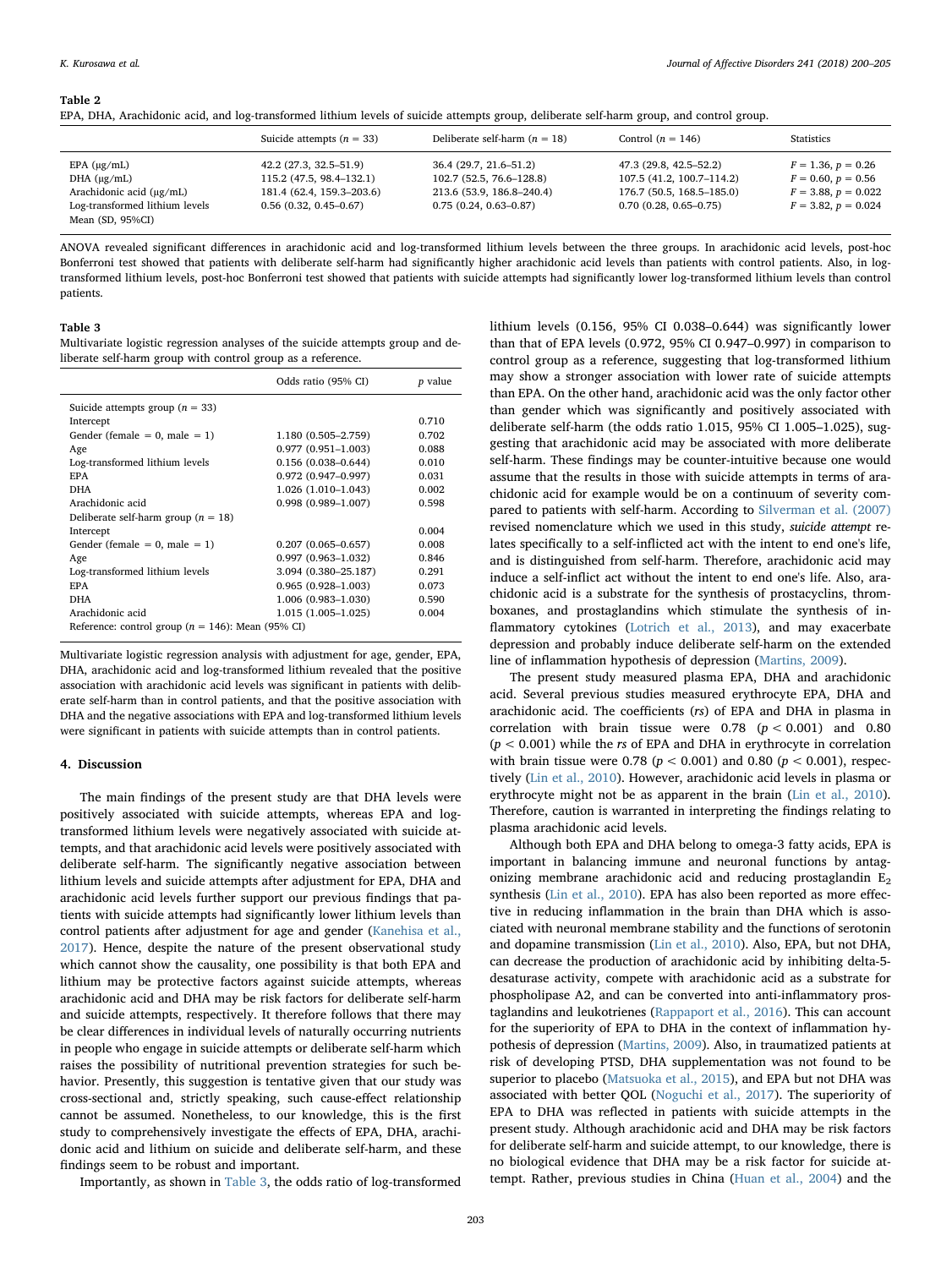U.S. [\(Lewis et al., 2011\)](#page-4-15) have revealed that lower peripheral DHA may be a risk factor for suicide, whereas population-based cohort studies in Japan have not supported a protective role of higher intake of fish, EPA or DHA [\(Poudel-Tandukar et al., 2011](#page-4-3)). Considering these findings, the results of this study indicate that high DHA levels in people attempting suicide could be the result of a compensatory process for the upstream EPA decrease. Therefore, it seems likely that high DHA levels may be an effect but not a cause of suicide attempts. At the moment, however, the interpretation of the increased DHA in suicide attempt should be put off. Further studies including intervention with fish oil should be conducted to prospectively assess whether long-term use of omega-3 including DHA may have a preventive role in attenuating suicide attempts.

It has been suggested that arachidonic acid hyper-metabolism contributes to bipolar disorder pathophysiology, and a combined high omega-3 plus low omega-6 diet was proposed ([Saunders et al., 2016a](#page-4-16), [2016b\)](#page-5-4). In addition to the above mentioned proposal, the present findings imply that low arachidonic acid levels may be effective for deliberate self-harm while high EPA and high lithium levels may be effective for suicide attempts. Thus, the combination of elevating EPA and lithium levels and decreasing arachidonic acid levels may be useful not only in the case of bipolar disorder but also in various other patients with suicide attempts and/or deliberate self-harm.

With regard to the effect of lithium on suicide attempt, it has been observed that lithium administration decreases impulsive aggressive behavior, and impulsivity and aggression have been associated with death by suicide and are among the most frequently implicated risk factors for engaging in suicidal behavior [\(Sher, 2015\)](#page-5-5). As such, higher levels of lithium in the drinking water may decrease suicide rates by reducing impulsivity and aggression.

This is the first study to comprehensively investigate the effects of EPA, DHA, arachidonic acid and lithium on suicide and deliberate selfharm. The limitations of the present study are relatively small number of patients who were nearly 10% response rate rather small and prone to selection bias. Another limitation is misassessment between suicide and deliberate self-harm. Although we asked the intent to end one's life to the patient within 1 or 2 days after they recovered, it is difficult to differentiate them. Moreover, the effects of mental disorders, psychotropics, and social background of individual patients could not be adjusted for the analyses.

In conclusion, the present findings suggest that, as naturally absorbed nutrients, higher EPA and higher lithium levels may be associated with less suicide attempt, and that higher arachidonic acid levels may be associated with more deliberate self-harm.

## Funding

This work was supported in part by the Japanese Society for the Promotion of Science as Grant-in-Aid for Scientific Research (C) (15K09838; Dr Shiotsuki; 18K15488; Dr Kanehisa).

## Role of the funding source

The supporting foundation had no involvement in study design, the collection, analysis, or interpretation of data, writing of the report; or in the decision to submit the article for publication

## Conflict of interest

Takeshi Terao has received lecture fees from Mochida, Takeda, and Taisho-Toyama, and Yutaka Matsuoka has received lecture fees from Takeda. The other authors declare no conflict of interest.

#### Contributors

Drs Kurosawa and Terao designed the study and wrote the protocol.

Drs Kurosawa and Terao managed the literature searches and analyses. Drs Kurosawa, Kanehisa, Shiotsuki, Ishii, Takenaka, and Sakamoto collected the data. Drs Matsukawa and Yokoyama measured serum lithium levels. Drs Ando, Nishida, and Matsuoka provided useful information for this study and discussed the results. Dr Kurosawa wrote the first draft of the manuscript. All authors contributed to and have approved the final manuscript.

## Acknowledgments

None.

#### References

- <span id="page-4-6"></span>[Ando, S., Koike, S., Shimodera, S., Fujito, R., Sawada, K., Terao, T., et al., 2017. Lithium](http://refhub.elsevier.com/S0165-0327(18)31202-3/sbref0001) [levels in tap water and the mental health problems of adolescents: an individual-level](http://refhub.elsevier.com/S0165-0327(18)31202-3/sbref0001) [cross-sectional survey. J. Clin. Psychiatry 78, e252](http://refhub.elsevier.com/S0165-0327(18)31202-3/sbref0001)–e256.
- [Bloch, M.H., Hannestad, J., 2012. Omega-3 fatty acids for the treatment of depression:](http://refhub.elsevier.com/S0165-0327(18)31202-3/sbref0002) [systematic review and meta-analysis. Mol. Psychiatry 17, 1272](http://refhub.elsevier.com/S0165-0327(18)31202-3/sbref0002)–1282.
- <span id="page-4-4"></span>[Evans, S.J., Prossin, A.R., Harrington, G.J., Kamali, M., Ellingrod, V.L., Burant, C.F., et al.,](http://refhub.elsevier.com/S0165-0327(18)31202-3/sbref0003) 2012. Fats and factors: lipid profi[les associate with personality factors and suicidal](http://refhub.elsevier.com/S0165-0327(18)31202-3/sbref0003) [history in bipolar subjects. PLoS One 7, e29297.](http://refhub.elsevier.com/S0165-0327(18)31202-3/sbref0003)
- <span id="page-4-0"></span>[Grosso, G., Micek, A., Marventano, S., Castellano, S., Mistretta, A., Pajak, A., et al., 2016.](http://refhub.elsevier.com/S0165-0327(18)31202-3/sbref0004) Dietary n-3 PUFA, fi[sh consumption and depression: a systematic review and meta](http://refhub.elsevier.com/S0165-0327(18)31202-3/sbref0004)[analysis of observational studies. J. A](http://refhub.elsevier.com/S0165-0327(18)31202-3/sbref0004)ffect. Disord. 205, 269–281.
- [Hallahan, B., Ryan, T., Hibbeln, J.R., Murray, I.T., Glynn, S., Ramsden, C.E., et al., 2016.](http://refhub.elsevier.com/S0165-0327(18)31202-3/sbref0005) Effi[cacy of omega-3 highly unsaturated fatty acids in the treatment of depression. Br.](http://refhub.elsevier.com/S0165-0327(18)31202-3/sbref0005) [J. Psychiatry 209, 192](http://refhub.elsevier.com/S0165-0327(18)31202-3/sbref0005)–201.
- <span id="page-4-14"></span>[Huan, M., Hamazaki, K., Sun, Y., Itomura, M., Liu, H., Kang, W., et al., 2004. Suicide](http://refhub.elsevier.com/S0165-0327(18)31202-3/sbref0006) attempt and n[-3 fatty acid levels in red blood cells: a case control study in China. Biol.](http://refhub.elsevier.com/S0165-0327(18)31202-3/sbref0006) [Psychiatry 56, 490](http://refhub.elsevier.com/S0165-0327(18)31202-3/sbref0006)–496.
- [Ishii, N., Terao, T., Araki, Y., Kohno, K., Mizokami, Y., Shiotsuki, I., et al., 2015. Low male](http://refhub.elsevier.com/S0165-0327(18)31202-3/sbref0007) [suicide and lithium in drinking water. J. Clin. Psychiatry 76, 319](http://refhub.elsevier.com/S0165-0327(18)31202-3/sbref0007)–326.
- [Ishii, N., Terao, T., 2018. Trace lithium and mental health. J. Neural Transm. \(Vienna\)](http://refhub.elsevier.com/S0165-0327(18)31202-3/sbref0008) [125, 223](http://refhub.elsevier.com/S0165-0327(18)31202-3/sbref0008)–227.
- <span id="page-4-5"></span>[Kanehisa, M., Terao, T., Shiotsuki, I., Kurosawa, K., Takenaka, R., Sakamoto, T., et al.,](http://refhub.elsevier.com/S0165-0327(18)31202-3/sbref0009) [2017. Serum lithium levels and suicide attempts: a case-controlled comparison in](http://refhub.elsevier.com/S0165-0327(18)31202-3/sbref0009) [lithium therapy-naive individuals. Psychopharmacology \(Berl\) 234, 3335](http://refhub.elsevier.com/S0165-0327(18)31202-3/sbref0009)–3342.
- [Kapusta, N.D., Mossaheb, N., Etzersdorfer, E., Hlavin, G., Thau, K., Willeit, M., et al.,](http://refhub.elsevier.com/S0165-0327(18)31202-3/sbref0010) [2011. Lithium in drinking water and suicide mortality. Br. J. Psychiatry 198,](http://refhub.elsevier.com/S0165-0327(18)31202-3/sbref0010) 346–[350](http://refhub.elsevier.com/S0165-0327(18)31202-3/sbref0010).
- <span id="page-4-15"></span>[Lewis, M.D., Hibbeln, J.R., Johnson, J.E., Lin, Y.H., Hyun, D.Y., Loewke, J.D., 2011.](http://refhub.elsevier.com/S0165-0327(18)31202-3/sbref0011) [Suicide deaths of active-duty US military and omega-3 fatty-acid status: a case-con](http://refhub.elsevier.com/S0165-0327(18)31202-3/sbref0011)[trol comparison. J. Clin. Psychiatry 72, 1585](http://refhub.elsevier.com/S0165-0327(18)31202-3/sbref0011)–1590.
- <span id="page-4-10"></span>[Lin, P.Y., Huang, S.Y., Su, K.P., 2010. A meta-analytic review of polyunsaturated fatty](http://refhub.elsevier.com/S0165-0327(18)31202-3/sbref0012) [acid compositions in patients with depression. Biol. Psychiatry 68, 140](http://refhub.elsevier.com/S0165-0327(18)31202-3/sbref0012)–147.
- <span id="page-4-8"></span>[Lotrich, F.E., Sears, B., McNamara, R.K., 2013. Elevated ratio of arachidonic acid to long](http://refhub.elsevier.com/S0165-0327(18)31202-3/sbref0013)[chain omega-3 fatty acids predicts depression development following interferon-](http://refhub.elsevier.com/S0165-0327(18)31202-3/sbref0013)
- <span id="page-4-7"></span>[alpha treatment: relationship with interleukin-6. Brain Behav. Immun. 31, 48](http://refhub.elsevier.com/S0165-0327(18)31202-3/sbref0013)–53. McNamara R.K., Lotrich F.E. 2012. Elevated immune-inflammatory signaling in mood disorders: a new therapeutic target? Expert Rev. Neurother. 12: 1143–1161.
- <span id="page-4-9"></span>[Martins, J.G., 2009. EPA but not DHA appears to be responsible for the e](http://refhub.elsevier.com/S0165-0327(18)31202-3/sbref0014)fficacy of omega-[3 long chain polyunsaturated fatty acid supplementation in depression: evidence](http://refhub.elsevier.com/S0165-0327(18)31202-3/sbref0014) [from a meta-analysis of randomized controlled trials. J. Am. Coll. Nutr. 28, 525](http://refhub.elsevier.com/S0165-0327(18)31202-3/sbref0014)–542.
- <span id="page-4-12"></span>[Matsuoka, Y., Nishi, D., Hamazaki, K., Yonemoto, N., Matsumura, K., Noguchi, H., et al.,](http://refhub.elsevier.com/S0165-0327(18)31202-3/sbref0015) [2015. Docosahexaenoic acid for selective prevention of posttraumatic stress disorder](http://refhub.elsevier.com/S0165-0327(18)31202-3/sbref0015) [among severely injured patients: a randomized, placebo-controlled trial. J. Clin.](http://refhub.elsevier.com/S0165-0327(18)31202-3/sbref0015) [Psychiatry 76, e1015](http://refhub.elsevier.com/S0165-0327(18)31202-3/sbref0015)–e1022.
- <span id="page-4-13"></span>[Noguchi, H., Nishi, D., Matsumura, K., Hamazaki, K., Hamazaki, T., Matsuoka, Y.J., 2017.](http://refhub.elsevier.com/S0165-0327(18)31202-3/sbref0016) Limited eff[ect of omega-3 fatty acids on the quality of life in survivors of traumatic](http://refhub.elsevier.com/S0165-0327(18)31202-3/sbref0016) [injury: a randomized, placebo-controlled trial. Prostaglandins Leukot. Essent. Fatty](http://refhub.elsevier.com/S0165-0327(18)31202-3/sbref0016) [Acids 127, 1](http://refhub.elsevier.com/S0165-0327(18)31202-3/sbref0016)–5.
- [Ohgami, H., Terao, T., Shiotsuki, I., Ishii, N., Iwata, N., 2009. Lithium levels in drinking](http://refhub.elsevier.com/S0165-0327(18)31202-3/sbref0017) [water and risk of suicide. Br. J. Psychiatry 194, 464](http://refhub.elsevier.com/S0165-0327(18)31202-3/sbref0017)–465.
- <span id="page-4-2"></span>Pompili, M., Longo, L., Dominici, G., Serafi[ni, G., Lamis, D.A., Sarris, J., et al., 2017.](http://refhub.elsevier.com/S0165-0327(18)31202-3/sbref0018) [Polyunsaturated fatty acids and suicide risk in mood disorders: a systematic review.](http://refhub.elsevier.com/S0165-0327(18)31202-3/sbref0018) [Prog. Neuropsychopharmacol. Biol. Psychiatry 74, 43](http://refhub.elsevier.com/S0165-0327(18)31202-3/sbref0018)–56.
- <span id="page-4-3"></span>[Poudel-Tandukar, K., Nanri, A., Iwasaki, M., Mizoue, T., Matsushita, Y., Takahashi, Y.,](http://refhub.elsevier.com/S0165-0327(18)31202-3/sbref0019) et al., 2011. Long chain n-3 fatty acids intake, fi[sh consumption and suicide in a](http://refhub.elsevier.com/S0165-0327(18)31202-3/sbref0019) cohort of Japanese men and women–[the Japan Public Health Center-based \(JPHC\)](http://refhub.elsevier.com/S0165-0327(18)31202-3/sbref0019) [prospective study. J. A](http://refhub.elsevier.com/S0165-0327(18)31202-3/sbref0019)ffect. Disord. 129, 282–288.
- <span id="page-4-11"></span>[Rapaport, M.H., Nierenberg, A.A., Schettler, P.J., Kinkead, B., Cardoos, A., Walker, R.,](http://refhub.elsevier.com/S0165-0327(18)31202-3/sbref0020) et al., 2016. Infl[ammation as a predictive biomarker for response to omega-3 fatty](http://refhub.elsevier.com/S0165-0327(18)31202-3/sbref0020) [acids in major depressive disorder: a proof-of-concept study. Mol. Psychiatry 21,](http://refhub.elsevier.com/S0165-0327(18)31202-3/sbref0020) 71–[79](http://refhub.elsevier.com/S0165-0327(18)31202-3/sbref0020).
- <span id="page-4-1"></span>[Sarris, J., Murphy, J., Mischoulon, D., Papakostas, G.I., Fava, M., Berk, M., et al., 2016.](http://refhub.elsevier.com/S0165-0327(18)31202-3/sbref0021) [Adjunctive nutraceuticals for depression: a systematic review and meta-analyses. Am.](http://refhub.elsevier.com/S0165-0327(18)31202-3/sbref0021) [J. Psychiatry 173, 575](http://refhub.elsevier.com/S0165-0327(18)31202-3/sbref0021)–587.
- <span id="page-4-16"></span>[Saunders, E.F., Ramsden, C.E., Sherazy, M.S., Gelenberg, A.J., Davis, J.M., Rapoport, S.I.,](http://refhub.elsevier.com/S0165-0327(18)31202-3/sbref0022) [2016a. Omega-3 and Omega-6 polyunsaturated fatty acids in bipolar disorder: a re](http://refhub.elsevier.com/S0165-0327(18)31202-3/sbref0022)[view of biomarker and treatment studies. J. Clin. Psychiatry 77, e1301](http://refhub.elsevier.com/S0165-0327(18)31202-3/sbref0022)–e1308.